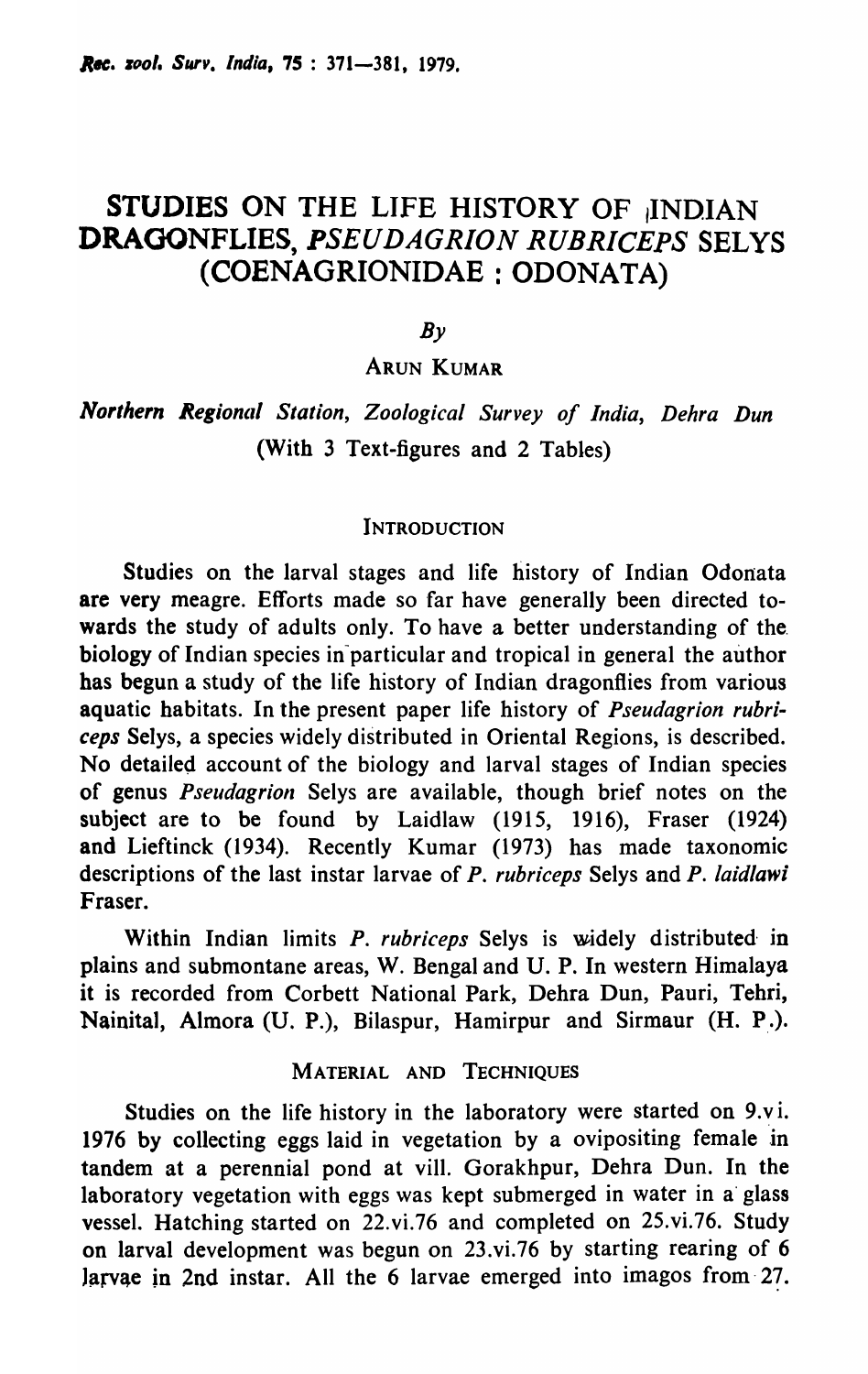Eggs collected on 9. VI. 1976. The same state of the set of the set of the set of the set of the set of the set of the set of the set of the set of the set of the set of the set of the set of the set of the set of the set

| <b>INSTAR</b>                      | Larva         | I                       | Larva                 | $\mathbf{I}$         | Larva                                         | III                  | Larva                | IV                      | Larva V             |                      | $V_{\rm I}$<br>Larva |                               |
|------------------------------------|---------------|-------------------------|-----------------------|----------------------|-----------------------------------------------|----------------------|----------------------|-------------------------|---------------------|----------------------|----------------------|-------------------------------|
|                                    | Date of entry | tion<br>(in<br>days)    | dura- Dt. of<br>catry | tion<br>(in<br>days) | Dura-Dt. of<br>entry<br>$\blacktriangleright$ | tion<br>(in<br>days) | Dura-Dt. of<br>entry | ation<br>(in<br>days)   | Dur-Dt. of<br>entry | tion<br>(in<br>days) | Dura-Dt. of<br>entry | Dura-<br>tion<br>(in<br>days) |
| 2nd                                | 23. VI. 76    | $\mathbf{2}$            | 23. VI. 76            | $\overline{2}$       | 23. VI. 76                                    | $\mathbf{3}$         | 23. VI. 76           | $\overline{\mathbf{3}}$ | 23. VI. 76          | $\overline{2}$       | 23. VI. 76           | 3                             |
| 3rd                                | 25. VI. 76    | 3                       | 25. VI. 76            | 5                    | 26. VI. 76                                    | 3                    | 26. VI. 76           | 4                       | 25.VI.76            | 4                    | 26. VI. 76           | $\hat{3}$                     |
| 4th                                | 28. VI. 76    | 5                       | 30. VI. 76            | 3                    | 29. VI. 76                                    | $\overline{2}$       | 30. VI. 76           | 1                       | 1. VII. 76          | $\overline{2}$       | 29.VI. 76            | 4                             |
| 5th                                | 3. VII. 76    | $\mathbf{3}$            | 3. VII. 76            | $\overline{2}$       | 1 VII. 76                                     | 4                    | 1 VII. 76            | 4                       | 1. VII. 76          | $\mathbf{2}$         | 3.VII. 76            | 2                             |
| 6th                                | 6. VII. 76    | 5                       | 5. VII. 76            | 5                    | 5. VII. 76                                    | $\overline{2}$       | 5. VII. 76           | 4                       | 3. VII. 76          | 6                    | 5. VII. 76           | 4                             |
| 7th                                | 11. VII. 76   | 4                       | 10. VII. 76           | 6                    | 7. VII. 76                                    | 4                    | 9. VII. 76           | 4                       | 9. VII. 76          | 4                    | 9. VII. 76           | 5                             |
| 8th                                | 15. VII. 76   | 6                       | 16.VII. 76            | 6                    | 11. VII. 76                                   | 6                    | 13. VII. 76          | 6                       | 13. VII. 76         | 6                    | 14. VII. 76          | 6                             |
| 9th                                | 21. VII. 76   | $\overline{\mathbf{4}}$ | 22. VII. 76           | 4                    | 17. VII. 76                                   | $\overline{7}$       | 19. VII. 76          | 4                       | 19. VII. 76         | 4                    | 20. VII. 76          | 5                             |
| 10th                               | 25. VII. 76   | 6                       | 26. VII. 76           | 6                    | 24. VII. 76                                   | 4                    | 23. VII. 76          | 4                       | 23. VII. 76         | 5.                   | 25. VII. 76          | 5                             |
| Emergence                          | 31.VII. 76    |                         | 1. VIII. 76           |                      | 28. VII. 76                                   |                      | 27. VII. 76          |                         | 28. VII. 76         |                      | 30. VII. 76          |                               |
| Total<br>number of days            |               | 52                      |                       | 53                   |                                               | 49                   |                      | 48                      |                     | 49                   |                      | 51                            |
| (from oviposition<br>to emergence) |               |                         |                       |                      |                                               |                      |                      |                         |                     |                      |                      |                               |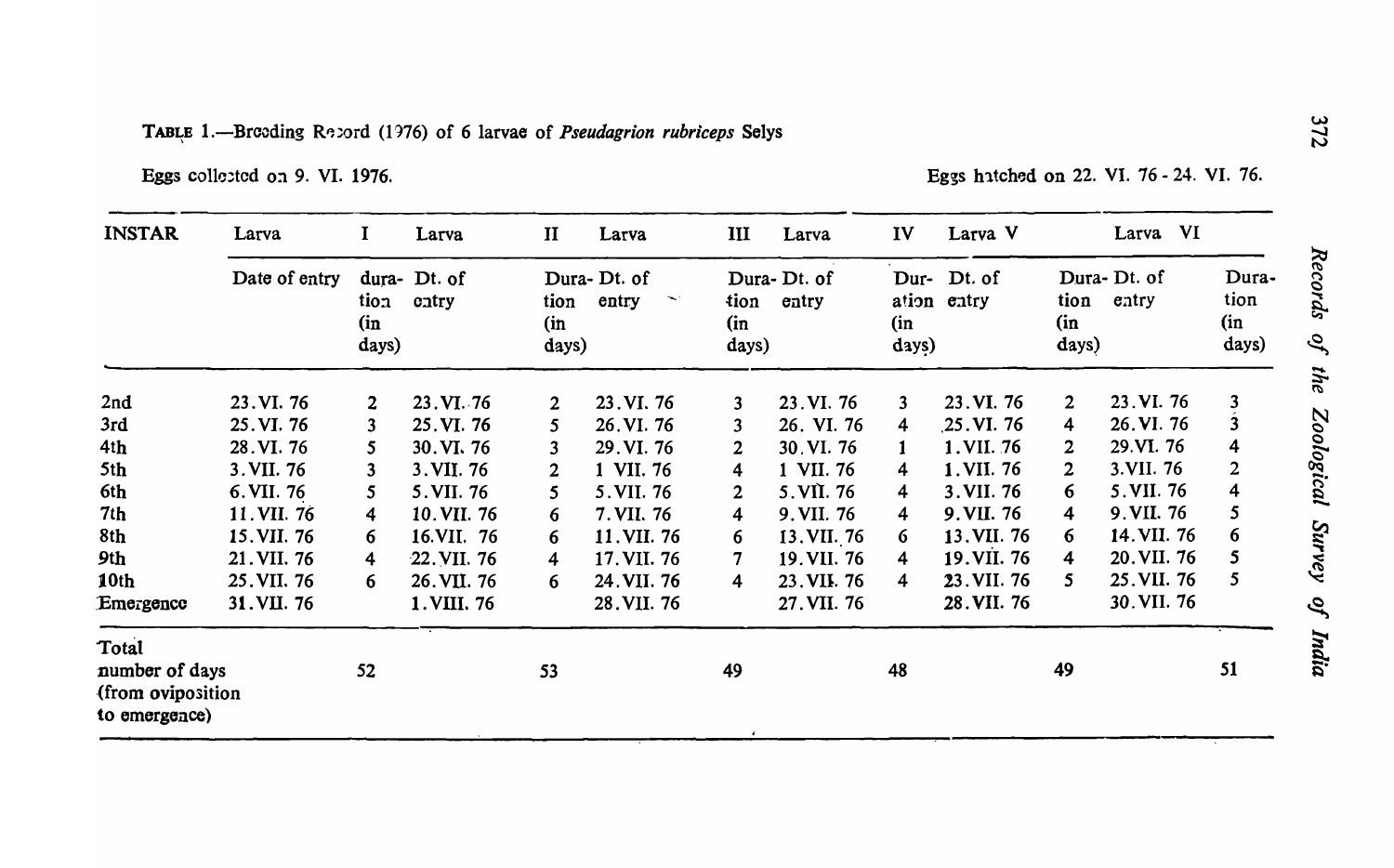vii.76 to 31.vii.76 after passing through 10 instars, thus taking 50-54 days respectively from oviposition to emergence. Breeding record of the .larvae reared in the laboratory is tabulated in table 1. In early instars larvae were fed on *Paramaecium* and *Cyclops* and later on mos- quitoe larvae.

Studies on various instars are based on laboratory reared material. Regular sampling from various aquatic habitats and field studies were carried out, in the years 1975-76, in order to study the seasonal regulation of the species.

The terminology used for the labium is that of Corbet (1953), for tibial comb and tarsi that of Mac Neill (1967), and for the anal appendages those of Snodgrass (1954) and Mac Neill (1960).

# OVIPOSITION AND EGGS

Oviposition is endophytic and occurs in tandem. The pair flies lazily amidst the vegetation at the banks of water bodies. Egg may , be laid above water level or in submerged vegetation. The pair moves from one twig to another while ovipositing. Eggs are laid in obilique transverse rows in cortex of twigs or at the. lower surface of leaves.

Eggs are elongated and some what cylindrical (measuring 0.96- 1.02mm.), with narrow anterior pole (Text-fig. lA). When freshly laid yellowish, soon become darker.

# LARVAL STAGES

*1st Instar or Prolarva: Hatching* takes place through the rupture end of the egg and is of very short duration. Head somewhat squarish, abdomen elongated, narrowing posteriorly; legs folded ventrally over the abdomen; caudal lamellae thin, elongated.

2nd *Instar* (Text-fig. 1,B-F): Elongated and slim in appearance with almost transparent body; tracheae distinctly visible in abdominal region (Fig. 1B); *Antennae* (Fig. 1C) 3-segmented, sparsely beset with setae; *labium* (Fig. ID) small, flat, squarish; premental setae absent, a lateral spiniform seta present near the base of palpus, distal margin of prementum straight but with a few mesial crenations; palpal setae  $1+1$ , distal margin of palpus formed into a number of crenulations; *tarsi* (Fig. 1E) single-segmented, beset with few spiniform setae; *Caudal lamellae* thin, ribbon-like long processes, almost transparent with a distinct undulating trachea traversing its full length (Fig. IF). Length 2.2 mm.

3rd Instar (Test-fig. 1, G-J) : Larvae increasing in size with paired tracheae distinct in thoracic and abdominal region .. *Antennae* (Fig. 1G) 4-segmented, the flagellar segment having divided into two; on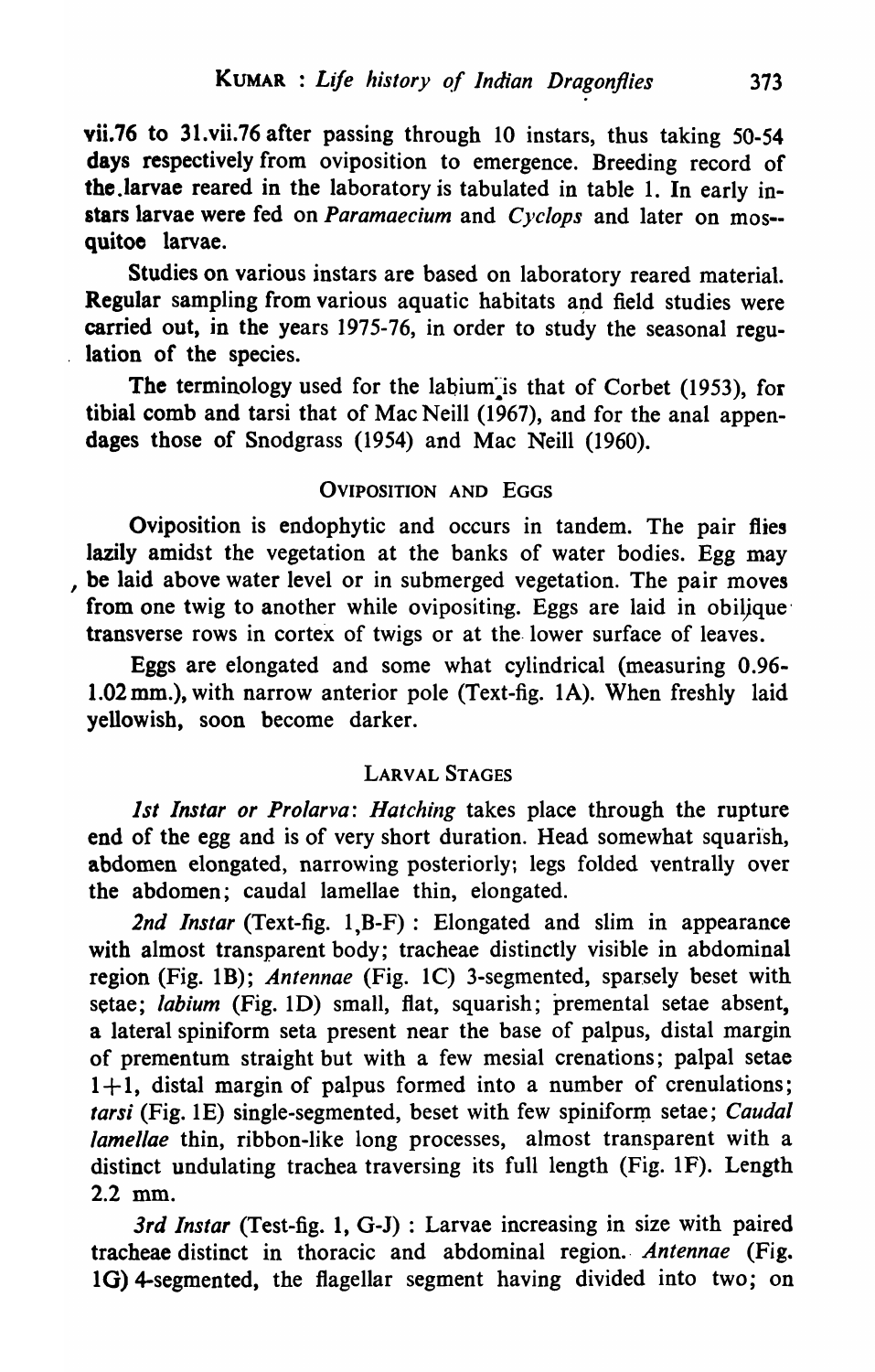*labium* (Fig. 1H) premental setae still absent, crenations at distal margin of prementum beset with a claviform seta each; palpal setae  $2+2$ , last one added at base, distal margin of palpus still deeply crenulated; *tarsi*  single-segmented, beset with a few pectinate setae (Fig. 1I); *caudal* 



Text-fig. 1.-(A-O) Life history of *P. rubriceps* Selys: (A) The eggs; (B-F) 2nd Instar (B. larva, C. antenna, D. labium, E. tibial comb and tarsi, F. epiproct); (G-J) 3rd' Instar G. antenna, H. labium, I. tibial comb and tarsi, J. epiproct); (K-O) 4th Instar (K. larva, L. antenna, M.labium, N. tibial comb and tarsi, O. epiproct).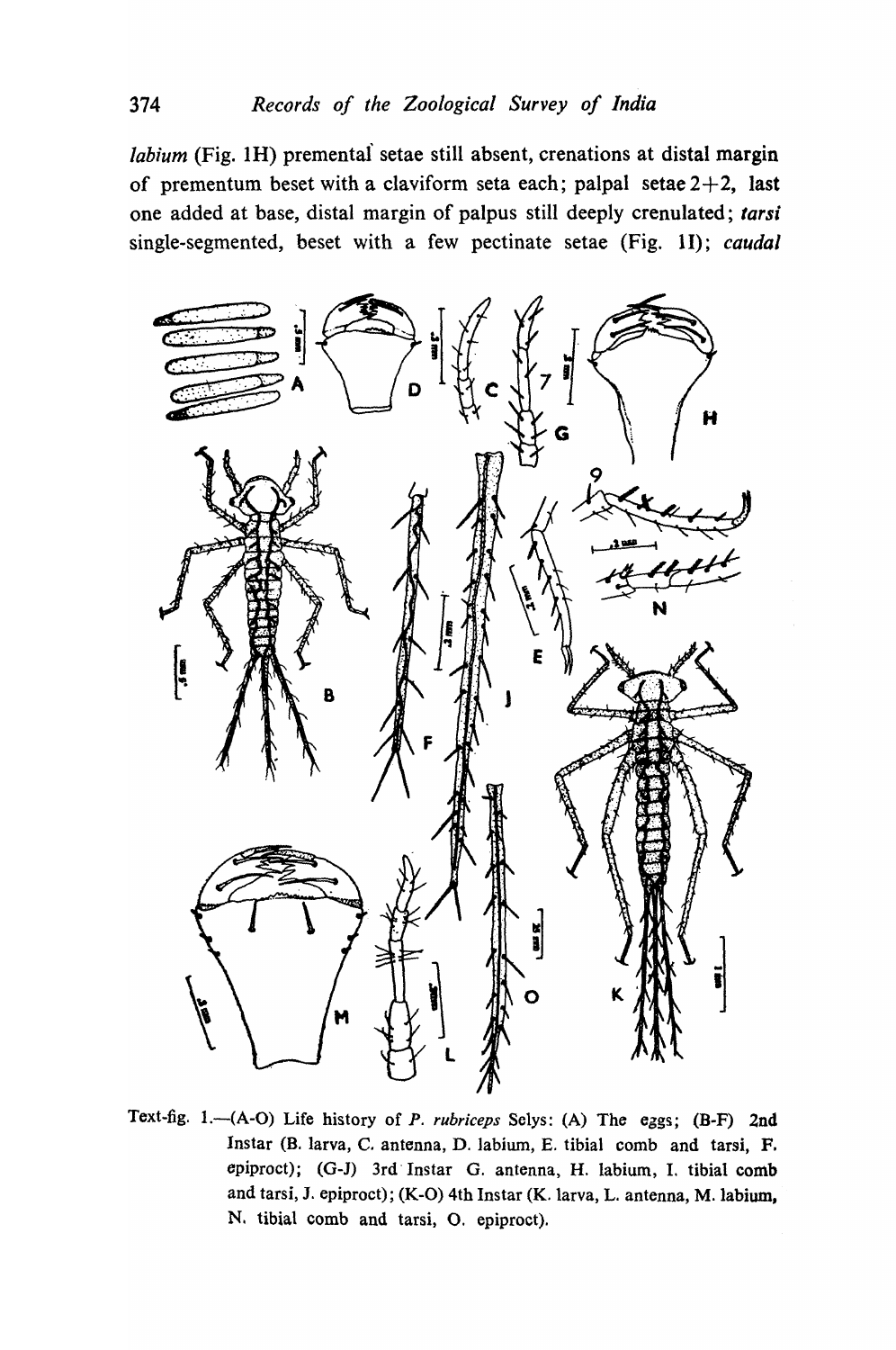*lamellae* (Fig. 1J) increase in size, uniformly beset with long setae laterally, a median trachea traverses through its length. Length 4.5 mm.

*4th Instar* (Text-fig. 1, K-O): Larvae with caudal lamellae almost as long as body. *Antenna* (Fig. 1L) 5-segmented, 1st flagellar segment having divided into two, uniformly beset with setae; *labium* (Fig. 1 M) still flat and squarish, premental setae  $1+1$ , crenations at distal margin of prementum increasing in number; palpal setae  $2+2$ , distal margin of palpus starts forming an outer and inner lobe; movable hook mediumsized; tarsi (Fig. 1N) 2-segmented, the distal one largest, tibial comb comprises a single tridentate seta; tarsi beset with pectinate setae; *caudal lamellae* (Fig. 1,0) becoming broader with short blunt setae proximally, narrowing distally. Length 6 mm.

5th Instar (Text-fig. 2,A-D) : Caudal lamellae shorter than body. *Antennae* (Fig. 2A) 6- Segmented, basal flageller segment again having divided into two; *labium* (Fig.2B) premental setae  $1+1$ , laterally beset with a few spiniform setae; palpal setae  $3+3$ , last seta added in interpolar position; distal margin of palpus formed into two distinct lobes, the outer comprising 5-6 teeth, the, inner forming a hook; *tarsi* 3-segmented, beset with a few pectinate setae; tibial comb comprise sa few tridentate setae (Fig. 2C). *Caudal lamellae* (Fig. 2D) now differentiated into ante-and post-nodal region s, antenodal region narrower with densely arranged rows of short spiniform setae, while the postnodal region has a few widely placed, long simple setae. Length 8.7 mm.

*6th Instar* (Text-fig. 2, E-J) : Antenna (Fig. 2E) 7- segmented, basal flagellar segment again dividing into two. *Labium* (Fig. 2F) becoming a bit elongated and narrower; premental setae  $1+1$ , distal margin of prementum now having well formed crenations, each beset with a seta (Fig. 2G) palpal setae  $3+3$ ; outer lobe at distal margin of palpus with 4 teeth while the inner forms a curved end hook (Fig. 2H); *tarsi* 3-segmented beset with pectinate and spiniform setae, *tibial comb*  comprises a number of tridentate setae (Fig. 21); wing buds appear as rudiments and cover 1st abdominal segment. Female gonapophyses appear as triangular paired structures mid-ventrally on 9th abdominal segment; *caudal lamellae* with postnodal region becoming foliaceous and broader distally, antenodal region longer than postnodal (Fig. 2J). Length 10.4 mm.

7th Instar (Text-fig. 2 K-O): Antenna 7-segmented, uniformly beset with setae. Premental setae  $1_1 + 1^1$ , setulae added mesally; number of lateral spiniform setae increasing, a few spiniform setae present mid-apically; palpal setae 3+3 (Figs. 2 K-M) : *tarsi* 3-segmented, tibial comb comprises a number of irregularly arranged tridentate setae, tarsi beset with paired row of pectinate setae (Fig. 2N); wing buds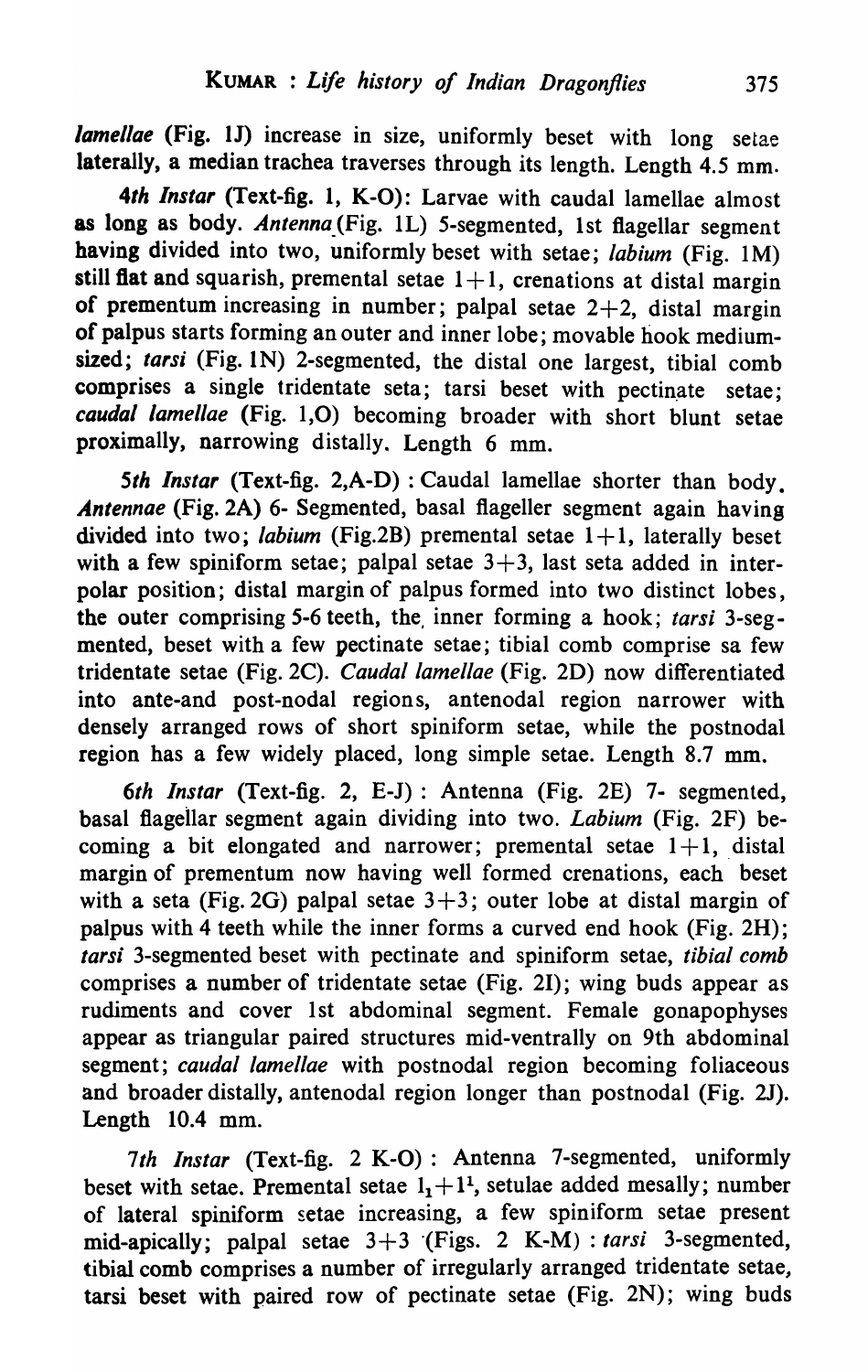

Text-fig. 2.-(A-O) Life history of *P. rubriceps* Selys: (A-D) 5th Instar (A. antenna, B. labium, C. tibial comb and tarsi, D. epiproct); (E-J) 6th Instar (B. antenna, F. labium, G. enlarged view distal margin of prementum, H. enlarged view distal margin of palpus, I. tibial comb and tarsi, J. epiproct); (K-O) 7th Instar (K. labium, L. enlarged view distal margin of prementum, M. enlarged view distal margin of palpus, N. tibial comb and tarsi, O. epiproct).

increasing in size and extend up to middle of 2nd abdominal segment. Female gonapophyses further increasing in size, paired processes extend up to anterior side of 9th segment; *caudal lamellae* have acquired the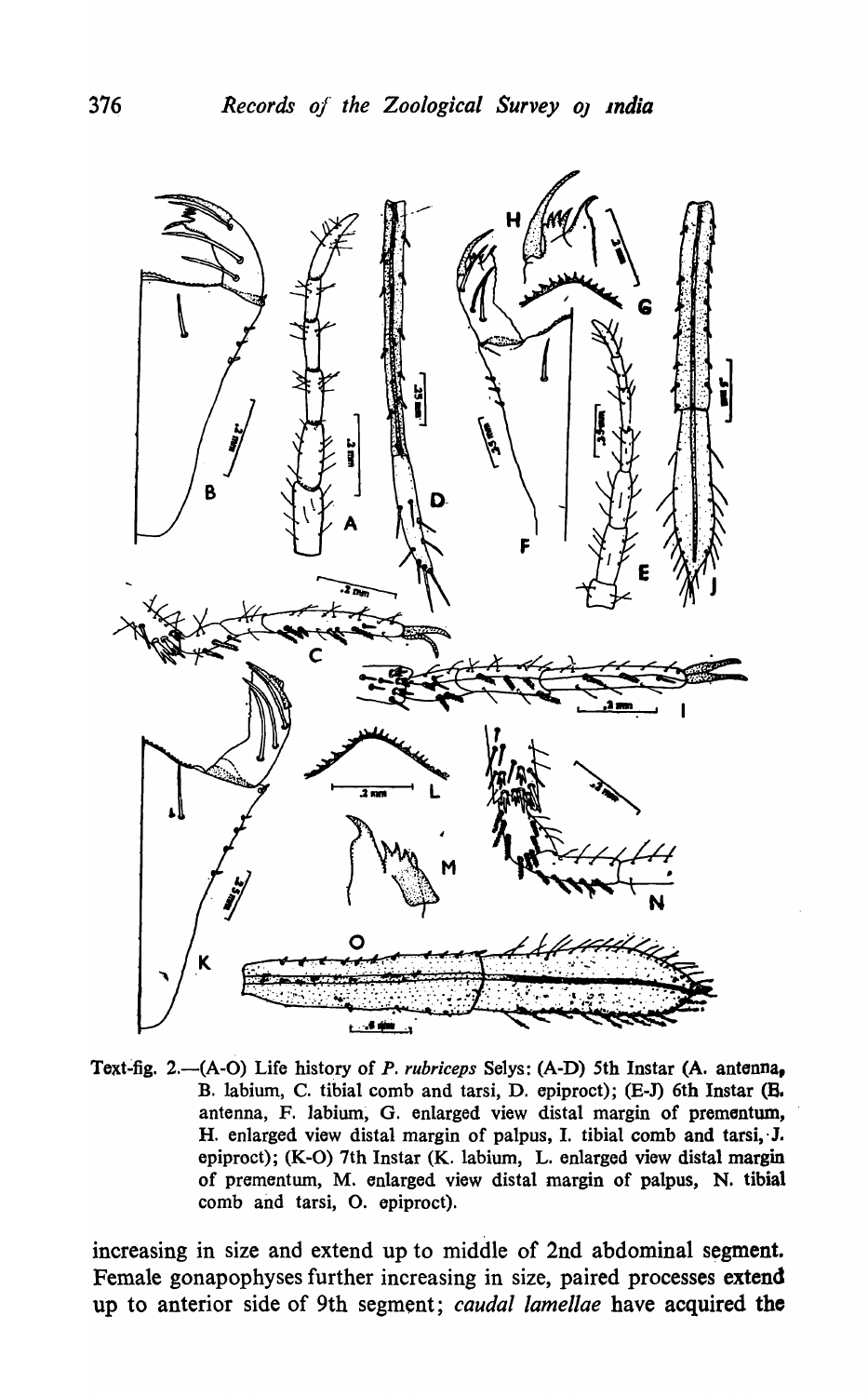characteristic shape of the genus *Pseudagrion*, ante-and postnodal regions of almost same size,.a median trachea distinct through whole length of lamella, antenodal region beset with rows of densely arranged spiniform setae; postnodal region bearing a few fine lateral setae, apex napiform (Fig. 2, O). Length 13. 1 mm.

*8th Instar* (Text-fig. 3, A-F) : Larvae have acquired the characteristic **Pseudagrion appearence.** *Colour-yellowish* green with dark brown markings dorsally, lamellae slightly darker in antenodal region.

*Antennae* (Fig. 3A) : 7 -segmented, densely beset with setae; *labium*  (Figs. 3, B-D) - premental setae  $1<sub>2</sub>+2<sup>1</sup>$ , Mid-apical spiniform setae on prementum further increasing in number; palpal setae  $4+4$ , last seta being added at base, movable hook long, narrow outer lobe at distal margin of palpus with 4 teeth, narrow at base, inner lobe larger, pointed and curved, hook-like at apex (Fig. 3-D); number of setae on tibial and tarsi increasing further (Fig. 3E), paired female gonanophyses extend up to 10th abdominal segment; hind wing buds extend as far as end of 2nd abdominal segment; *caudal'lamellae* further increasing in- size with apex of postnodal half becoming rounded, a row of spiniform setae present on median tracheae in antenodal region (Fig.3F). Length 16.5 mm.

9th Instar (Text-fig. 3, G-J): Larvae further increasing in length and becoming darker. Premental setae  $1<sub>3</sub>+31$ , a row of lateral and a few spiniform setae present near the base of palpus (Fig. 3 G), palpal setae  $4+4$ ; tibial comb comprises a number of densely arranged tridentate setae, tarsi with paired rows of pectinate setae; paired female gonapophyses extend as far as 10th segment; *caudal lamellae* (Fig. 3J) of almost uniform width, ante-and postnodal regions of same size, apex of postnodal region almost rounded. Length 19.2 mm.

*10th or last Instar* (Text-fig. 3, K-N) : Yellowish-green to yellowishbrown, mottled with brown dorsally. Premental setae  $1_5 + 1_5$ , spiniform setae also present mid-apically on prementum, and also a row laterally, palpal setae  $4+4$ , distal end of palpus distinct in two lobes (Fig. 3L), movable hook about two-third of the palpus. *,Tibial comb* (Fig. 3M): comprises a large number of tridentate setae; tarsi beset with pectinate setae. *Caudel lamellae* (Fig. 3N) fiat, duplex with almost rounded apex: ante nodal region darker than postnodal region and is beset with spiniform setae. The thick median trachea traverse all along the length of caudal lamellae, from it branch off a number of lateral oblique secondary and tertiary tracheae; length-epiproct 4.62 mm, paraprocts 5.37 mm. Total length 21.5 mm.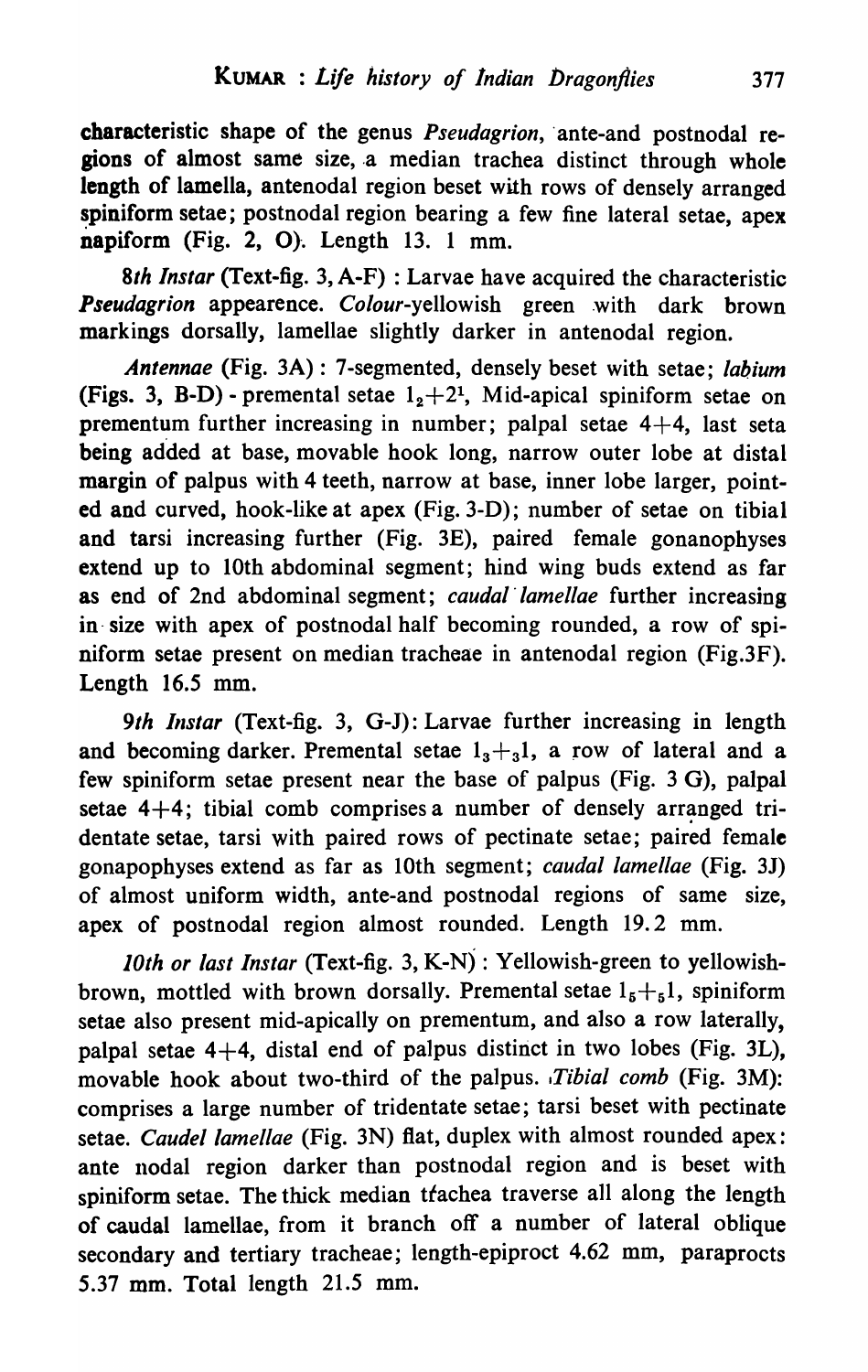

Text-fig. 3.-(A-N) Life history of *P. rubricaps* Selys. (A-F) 8th Instar (A. antenna, B. labium, C. enlarged view distal margin prenentum, D. enlarged view distal margin palpus, E. tibial comb and tarsi, F. epiproct); (O-J) 9th Instar (G. labium, H. enlarged view distal margin of prementum, I. enlarged view distal margin of palpus, J. epiproct); (K-N) 10th Instar (K. labium, L. enlarged view distal margin of palpus, M. tibial comb and tarsi, N. epiproct).

#### BIOLOGY

*P. ruhriceps* Selys is another multivoltine species occurring at Dehra Dun. Adults are common on the wing almost throughout the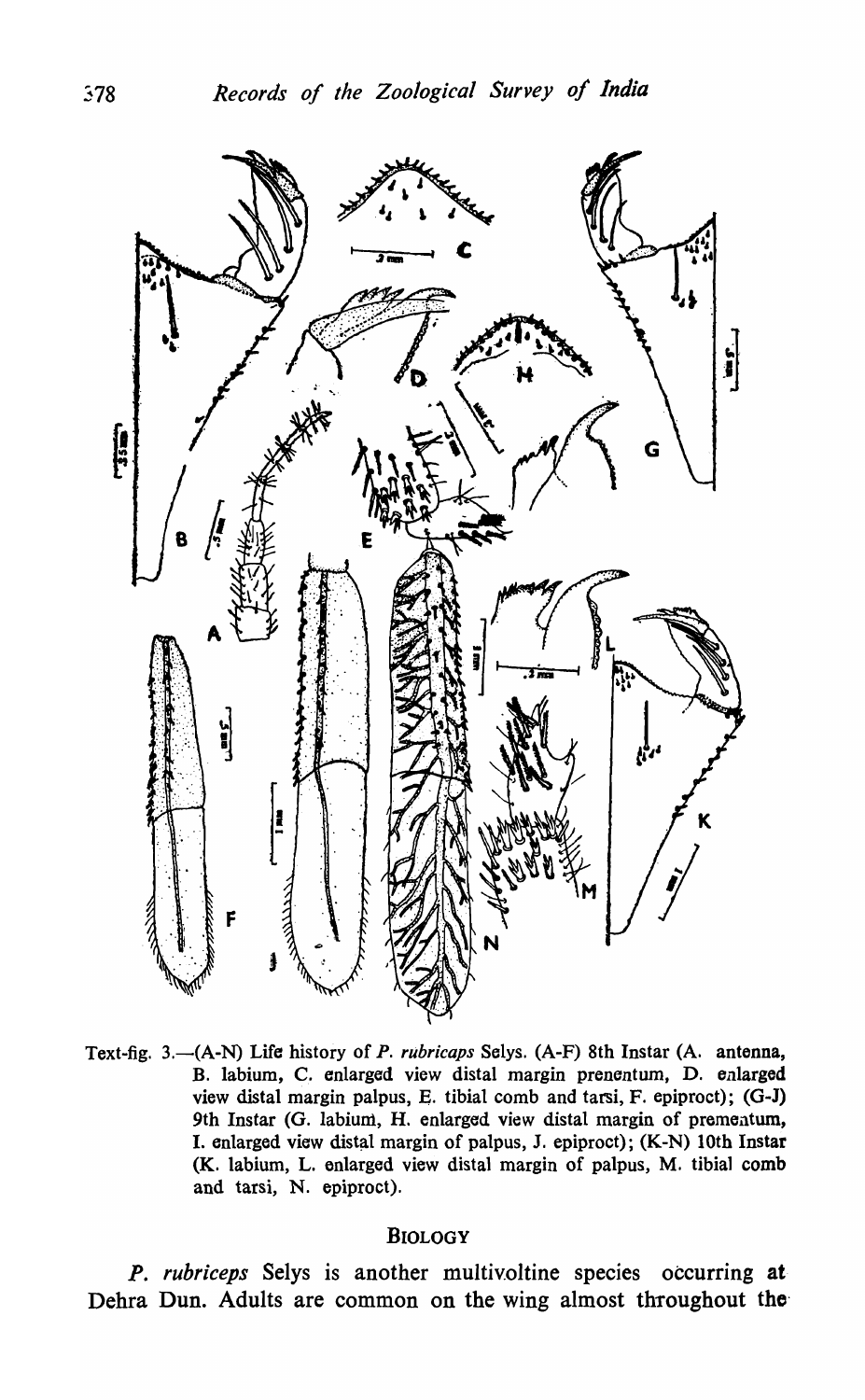year around temporary and perennial ponds and at slow running marshy streams in thick jungles of submontane tracks. Adults generally confine themselves around aquatic biotopes and fly low amidst the vegetation.

Seasonal regulation of *P. rubriceps* is almost identical to that of Ceriagrion coromandelianum (Fab.) (Kumar, in press) and a small number of other multivoltine species occurring at Dehra Dun. Larvae are found in temporary and perennial ponds, slow running marshy streams and sometimes amidst shallower water of rivers in plain areas of the valley.

Larval development is rapid and with slight overlapping of broods the species is able to complete at least 3 larval generations in a year. The summer larval broods (i.e., March-April to May-June and June-- July to August-September) are completed rapidly in about 2 months time each  $(cf)$  the breeding record presented in this paper, table 1), thus the first batch of adult emergence in a year occurs in March-April from perenial ponds, oviposition takes place soon after and the 2nd batch of emergence occurs in June-July. A number of ephemeral monsoon ponds are formed during this period as a result of S. W monsoons and these too are now used for oviposition and development of one larval generation. The 2nd larval brood is again completed rapidly like the preceeding summer brood and the 3rd batch of adults emerge in September-October. Adults remain on the wing for a while and shortly oviposit either in perennial ponds or in slow running marshy streams. However, with the advent of winter the larval development is slowed down and is completed in about 5-6 months (cf. Kumar, in press), the emergence occurs in following March-April thus completing 3 larval generations in a year at Dehra Dun.

# ACKNOWLEDGEMENTS

My sincere thanks are due to the Director, Zoological Survey of India, Calcutta, for permission to undertake the present study and to Dr. B. S. Lamba, Deputy Director and Dr. Asket Singh, Suptdt. Zoologist, Zoological Survey of India, Northern Regional Station, Dehra Dun, for laboratory and various other facilities. Thanks are also due to my colleague Shri M. Prasad, for help in field and laboratory:.

# **SUMMARY**

Life history of *Pseudagrion ruhriceps* Selys has been studied in the field and the laboratory. Specimens were reared from egg to.adult. The principal changes in external morphology in different instars and the characters which are helpful in distinguishing various instars are described in detail. The seasonal regulation of the species has also been studied in the field.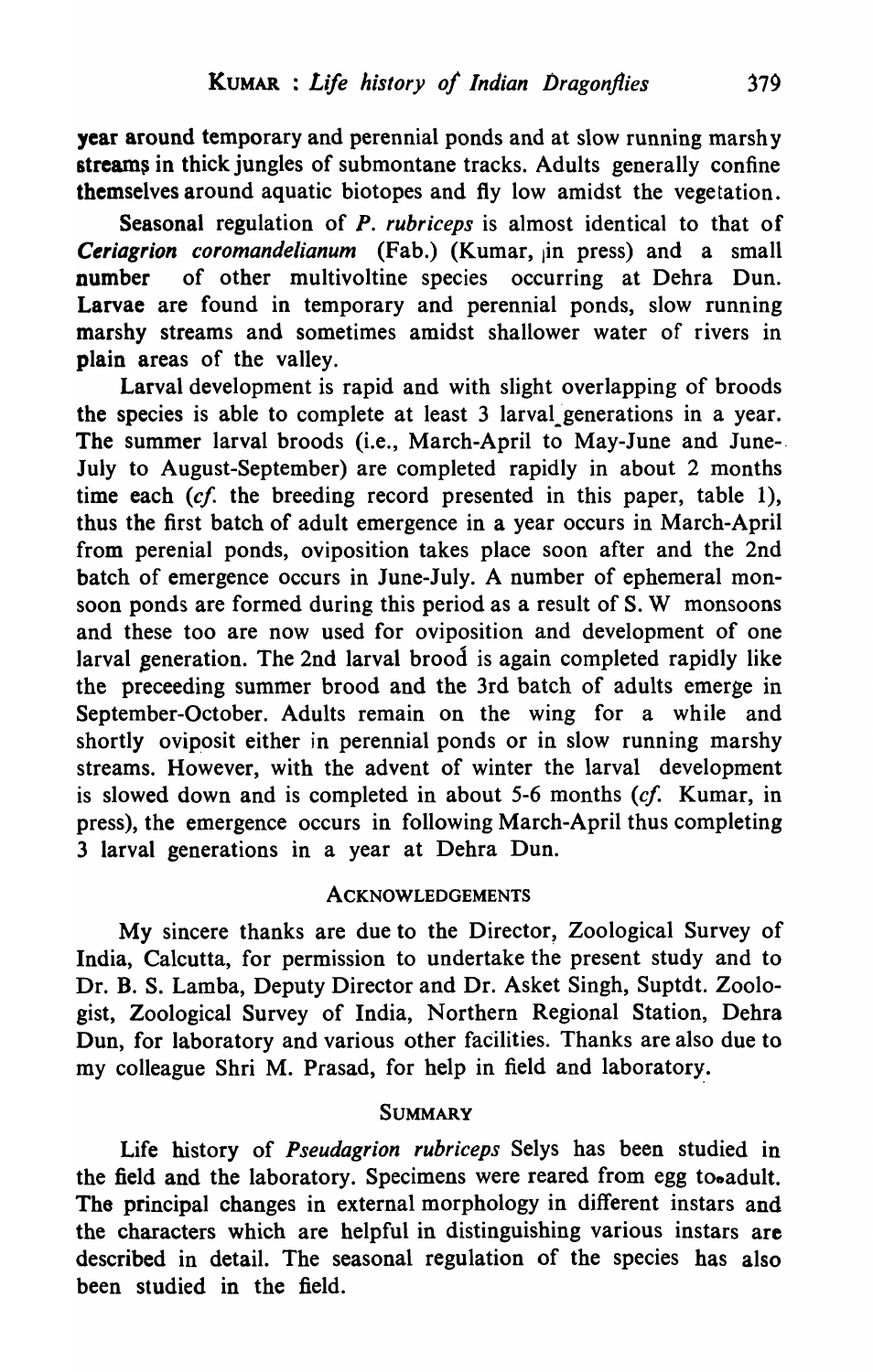| Instar                                                  | 1         | $\overline{2}$          | $\overline{\mathbf{3}}$ | $\overline{\mathbf{4}}$ | 5 <sup>5</sup>          | $6\overline{6}$         | $\boldsymbol{7}$ | 8                       | 9 <sub>l</sub> | 10                      |
|---------------------------------------------------------|-----------|-------------------------|-------------------------|-------------------------|-------------------------|-------------------------|------------------|-------------------------|----------------|-------------------------|
| <b>Antennal Segments</b>                                |           | $\overline{\mathbf{3}}$ | $\overline{\mathbf{4}}$ | 5                       | $6\phantom{1}$          | $\overline{7}$          | $\overline{7}$   | $\overline{7}$          | $\overline{7}$ | 7                       |
| <b>Premental Setae</b>                                  |           |                         | $1+1$                   | $1 + 1$                 | $1 + 1$                 | $1 + 1$                 | $1+1$            | $1+1$                   | $1+1$          | $1+1$                   |
| Palpal Setae                                            |           | 1 & 1                   | 2 & 2                   | 2 & 2                   | $3 & 3$                 | 3 & 3                   | 3 & 3            | 4 & 4                   | 4 & 4          | 4 & 4                   |
| Tarsal segments                                         | Pro-larva | $\mathbf{1}$            | $\mathbf{1}$            | $\overline{2}$          | $\overline{\mathbf{3}}$ | $\overline{\mathbf{3}}$ | $\cdot$ 3        | $\overline{\mathbf{3}}$ | $\mathbf{3}$   | $\overline{\mathbf{3}}$ |
| <b>Abdominal Segments</b><br>covered with Wing buds     |           |                         |                         |                         | $\frac{1}{2}$           | $\mathbf{1}$            | $1\frac{1}{2}$   | $\overline{2}$          | $2\frac{1}{2}$ | $\overline{\mathbf{4}}$ |
| Female gonapophyses                                     |           |                         |                         |                         |                         | $\overline{\mathbf{r}}$ | $\mathbf{i}$     | $\mathbf{i}$            | $\mathbf{i}$   |                         |
| Body length (in mm)<br>including the caudal<br>lamellae |           | 2, 2                    | 4.5                     | 6.9                     | 8.7                     | 10.4                    | 13.1             | 16.5                    | 19.2           | 21.5                    |

| TABLE 2.—Summary of larval changes in <i>Pseudagrion rubriceps</i> Selys |  |
|--------------------------------------------------------------------------|--|